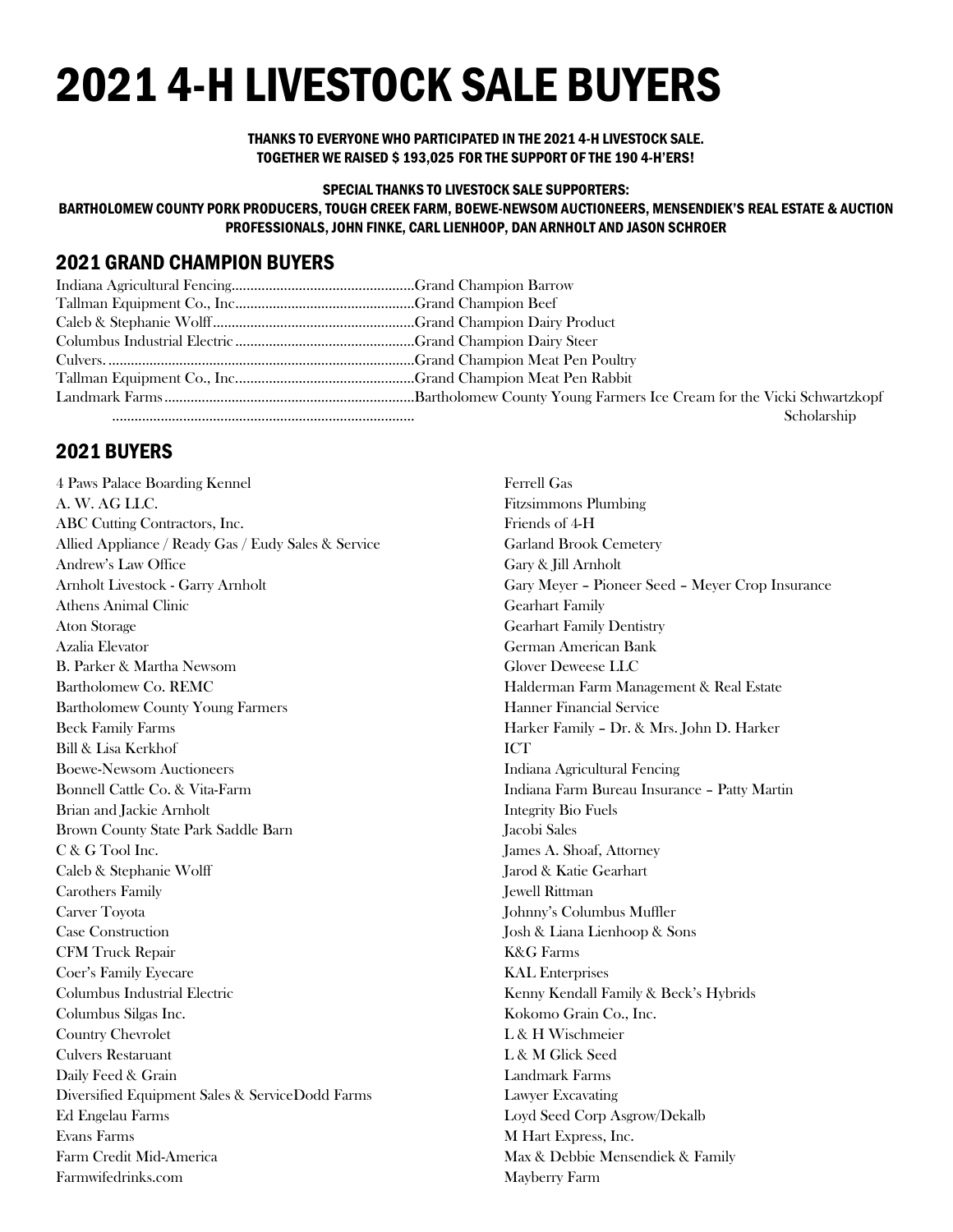MDM Trucking Memory of Parker Joe Schroll by the Schuette Family Mensendiek Auction Service & Real Estate Mike & Melissa Hatton Miller Trucking Morgan & Ryan Thayer Murphy Family - Yancey, Daniel, Heidi & Joel Nathan Arnholt & Family O'Connor Farms Pence Farms Pipeline Transport Quality Mill Supply Co. Rogers Bar Romine Tile Service Sam & Rita Tobias Smock Industries Soils Plus LLC Speaker Club Pigs Speaker Tax Service Steinwedel Family Farm Stewart Seeds – Henry Farms Seed Service Sudan Farms, Inc. Sullivan Excavating Superior Seed Sales & Service / Pioneer Seeds Tallman Equipment Co., Inc. The Bait Shack The Brick The Parts House Tom Reuter – Reuter Crop Insurance Towering Oak Farm - Carl Lienhoop TRICO Farm Supply Wehmeier Farms Wetherald Group Whittington Family